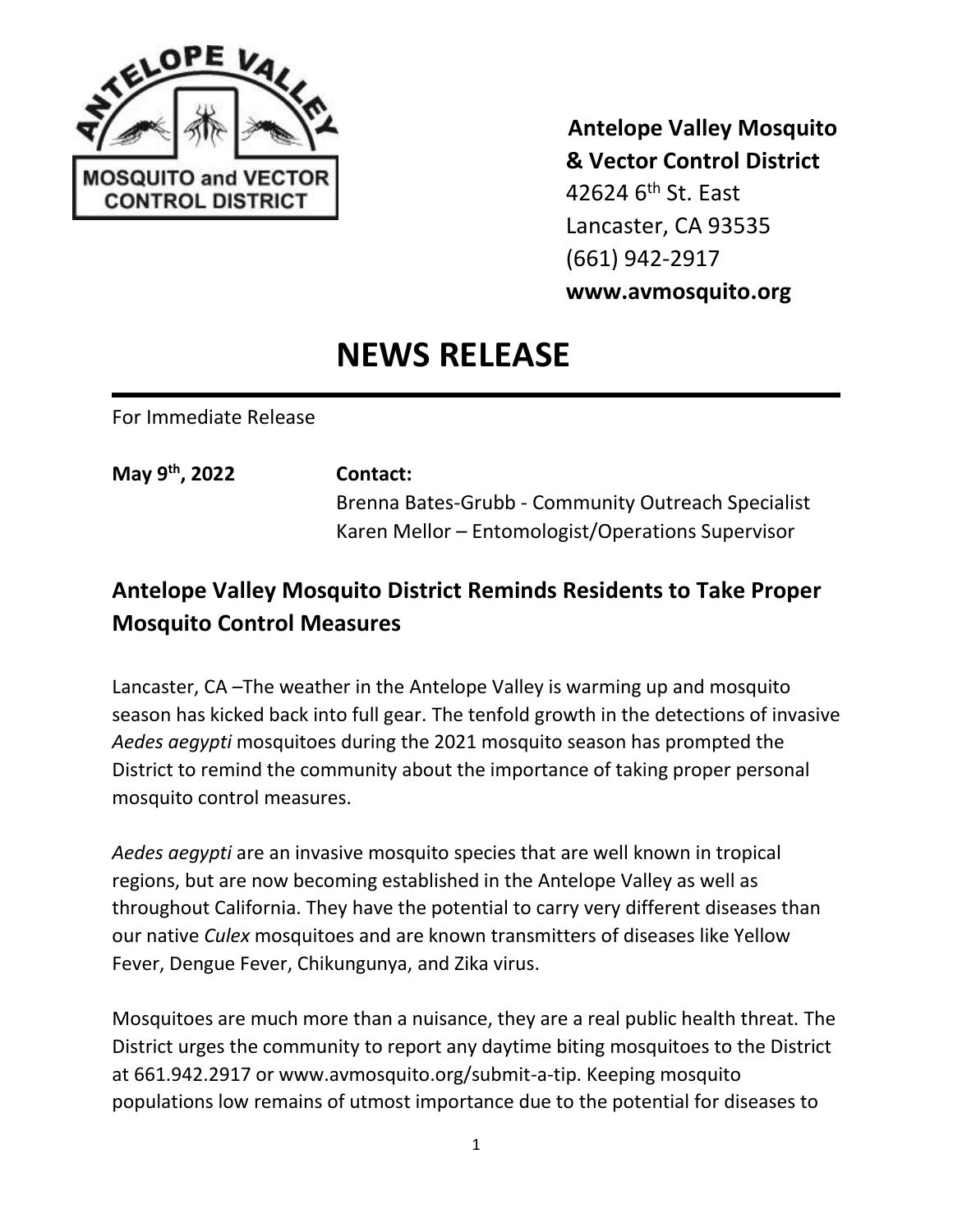make their way into the *Aedes* mosquito population by the mosquitoes biting infected travelers. The lower the mosquito population, the lower the likelihood for disease transmission.

West Nile virus is endemic to the Antelope Valley and is currently established in the local *Culex* mosquito population. West Nile virus is the most prevalent and serious mosquito-borne disease in California. There is no human vaccine for West Nile virus, a disease which can cause debilitating cases of meningitis, encephalitis, and even death.

AVMVCD personnel are continuing mosquito surveillance and control efforts and will proceed to keep residents informed regarding important mosquito control updates. The public plays a critical role in helping to control the spread of mosquitoes and all residents are advised to do their part to eliminate them.

All possible sources of standing water where mosquitoes lay eggs such as buckets, tires, toys, plant saucers and so on, should be emptied of standing water. Scrubbing the insides of the containers is also recommended, as this will dislodge eggs that are stuck to the container. The District also urges residents to do their part to protect themselves from mosquito bites by following these recommendations:

- Wear insect repellent that contains one of these main ingredients: DEET, picaridin, oil of lemon eucalyptus, or IR3535 to exposed skin (as directed on the product label).
- Wear long sleeve shirts, long pants, socks and shoes when mosquitoes are active, weather permitting.
- Be sure window and door screens are in good repair to prevent mosquitoes from entering your home.
- Inspect yards for standing water sources and drain water that may have collected under potted plants, in bird baths, discarded tires, and any other items that could collect water.
- Check your rain gutters and lawn drains to make sure they aren't holding water and debris.
- Clean and scrub bird baths and pet watering dishes weekly.
- Change indoor plant water (i.e. Bamboo and Philodendron) as necessary to avoid mosquito breeding.